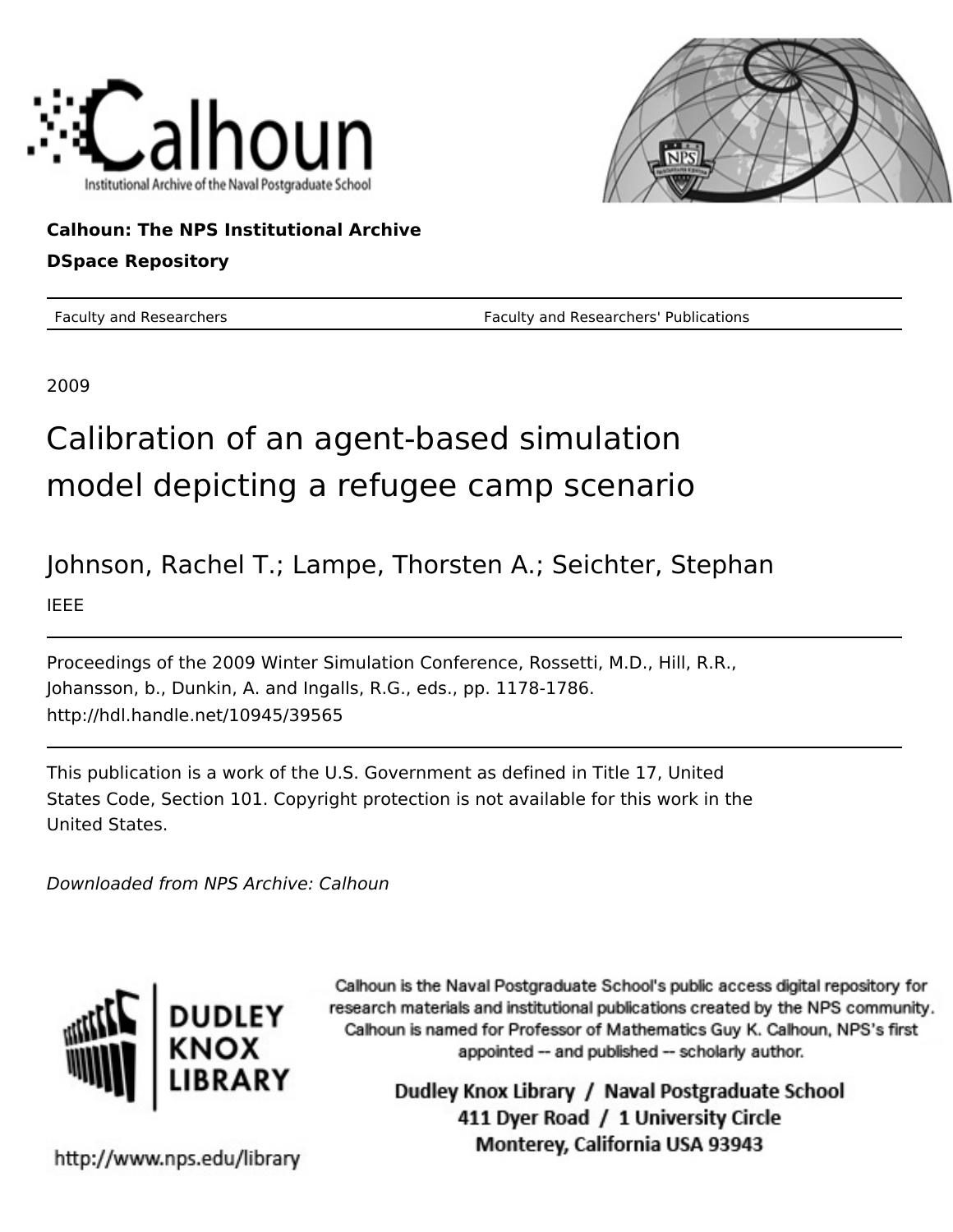#### **CALIBRATION OF AN AGENT-BASED SIMULATION MODEL DEPICTING A REFUGEE CAMP SCENARIO**

| Rachel T. Johnson |  |  |
|-------------------|--|--|
|-------------------|--|--|

Thorsten A. Lampe Stephan Seichter

Operations Research Department System Design Centre Germany Modeling and Simulation Department Naval Postgraduate School 1411 Cunningham Rd.

European Aeronautic Defence and Space Company (EADS) Monterey, CA 93943, USA 85716 Unterschleissheim, Germany Bundeswehr Transformation Center 85521 Ottobrunn, Germany

#### **ABSTRACT**

This paper describes the use of the design and analysis of experiments to calibrate an agent-based simulation model of a peace-keeping mission. The situation depicted is a refugee camp scenario in which de-escalation of enraged civilians is required by military personnel. Calibration was determined by ensuring that the military actions in the simulation properly followed the typical rules of engagement and the expected reactions of both civilians and military forces. The expectations were determined by subject matter experts including active military personnel and psychologists.

#### **1 INTRODUCTION**

Understanding the complex dynamics of human behavior and interaction is extremely important for peace support missions. Recent war activity and relocation of civilians to refugee camps have given way to a new set of challenges for military forces. The challenges faced by military personnel stationed in a refugee camp are quite different from those in a classic conflict situation such as a war zone. For example, military forces stationed in a refugee camp are usually not confronted with a heavily armed enemy, but with hungry, scared, or in some cases enraged civilians. The involvement of military forces requires the understanding of the given situation and contextual behaviors of the people involved in the situation. In the case of the refugee scenario, it is necessary to understand how civilians will react within the camps. Important questions to understand include: Will the civilians in the refugee camp remain peaceful or will they become aggressive? Should the soldiers keep a low profile or take strong actions to maintain peace in the camp? What level of involvement is necessary to de-escalate a situation created by an enraged civilian? Are the current rules of engagement adequate or should they be modified to better address issues that may arise in a refugee camp? The answers to these questions are required for the operational and tactical aspects of military involvement in a refugee camp.

One viable option to address these concerns is through the application of simulation. In particular, the most challenging task of simulating human behavior is addressed by *agent-based models*. An agent-based simulation models interactions among individuals, making it well-suited for modeling sociological and psychological behavior and interactions of humans. Sanchez and Lucas (2002) describe agent-based simulations as models which are composed of agents: objects or entities that behave autonomously. In agent-based models the collective behavior of the simulated system is the result of the interactions and behaviors of the individually simulated agents.

PAX (the Latin word for peace) is an agent-based simulation model developed in Germany for the German Armed Forces and intended to aid in peace support operation (PSO) missions. PAX models peace-keeping scenarios with a focus on the behavior and interaction of both military and civilian personnel. The behavior patterns and interactions are based on empirical knowledge about the evolvement of aggression and de-escalation of the aggressors (see Mosler et al. 2005). The calibration of the PAX model developed to mimic civilian and military interaction and behavior in a refugee camp is described in this paper. Once the model is calibrated and validated, it will be used to determine adequate use of material and personnel in crisis regions and to study and potentially modify current rules of engagement (RoE).

Calibration is a crucial step in simulation modeling. This paper describes the calibration of a small and isolated situation in a refugee camp scenario. The calibrated model will ensure that the actions of military forces in the simulation model match the RoE, and that the reactions of civilians and military match the outcomes expected by subject matter experts such as active military personnel and psychologists. Section 2 describes the refugee camp model under study and the situation that is used for the calibration. Section 3 details the calibration method used in the paper. Specifically the set-up of the problem, identifi-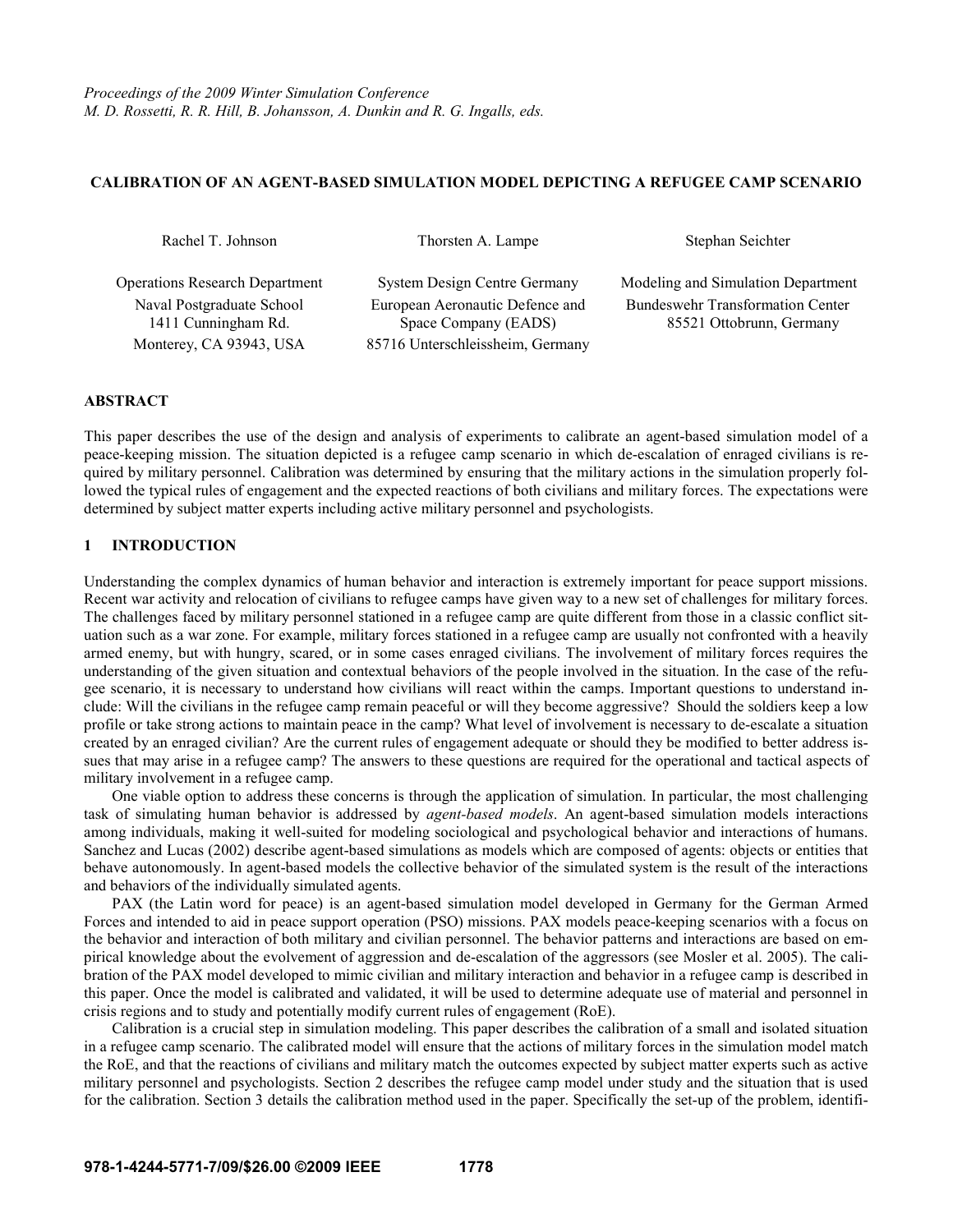cation of the input variables and output responses, and the design and analysis of experiments are discussed. This is followed by Section 4, which presents the results found in the study. Finally, the conclusions and discussion are given in Section 5.

#### **2 REFUGEE CAMP MODEL**

This paper describes the calibration of two simulated situations that take place in a refugee camp. Before covering the situations, or "vignettes," in more detail, a general overview of the PSO model PAX as well as the general scenario will be given.

#### **2.1 PSO Model PAX**

The German Armed Forces (Bundeswehr) have increasingly taken part in PSOs. A significant challenge is the development of adequate tactics, techniques and procedures (TTP) in these dynamic and hard-to-predict operations. However, due to their specific focus on providing help and de-escalating critical situations, peace support operations, including humanitarian assistance operations, can not be adequately modeled with existing combat models.

For these reasons the high-resolution, agent-based simulation model PAX was developed by the European Aeronautic Defence and Space Company (EADS) on behalf of the German Bundeswehr. PAX concentrates on modeling peacekeeping aspects and incorporates a complex, empirically based psychological theory on collective aggression including human factors such as motivation, emotions or stress. Besides military actions, psychological factors and their influence on the decisions and the behavior of all persons concerned may have a considerable effect on the development of an operation. The military forces modeled in PAX have the possibility to not only use different types of weapons, but to also take measures of active deescalation, such as trying to calm down people or talking to civilian leaders. The model incorporates a detailed representation of the individual actors and their internal states. The represented human behavior includes the modeling of emotions, such as fear or anger, which are considered crucial factors in the evolution of aggressive behavior, which military forces are frequently confronted with. In order to draw meaningful conclusions from the PAX simulation, the model must be calibrated and validated. A methodology for calibrating PAX in a given scenario context using experimental design and an iterative analysis is described in this paper.

#### **2.2 Refugee Camp Scenario**

The scenario to be calibrated is set in a refugee camp built and operated by Military Peace Keeping Forces. Each refugee is assigned a place in a specified tent, where each tent houses 10 refugees. The civilians in the camp all belong to the same ethnic group, but two different sub-groups (e.g. family clans or similar structures) are assumed.

It is further assumed that the threat level around the camp is calm, so that external disturbances are not expected. Within the camp, the force provider's law and typical RoE are applied with regard to the execution of force and how to react on criminal offenses. German law and RoE for PSO partly are applied in order to create a realistic scenario.

The distribution of meals is organized by the Military. Food is distributed to one representative per tent in the form of ready-to-eat meals that the representative collects. The collections occur at specified and well-known distribution times in a dedicated food distribution area. This area is separated from the rest of the camp by a barbwire fence. Figure 1 gives a bird's eye view of the refugee camp scenario.



Figure 1: Refugee Camp Scenario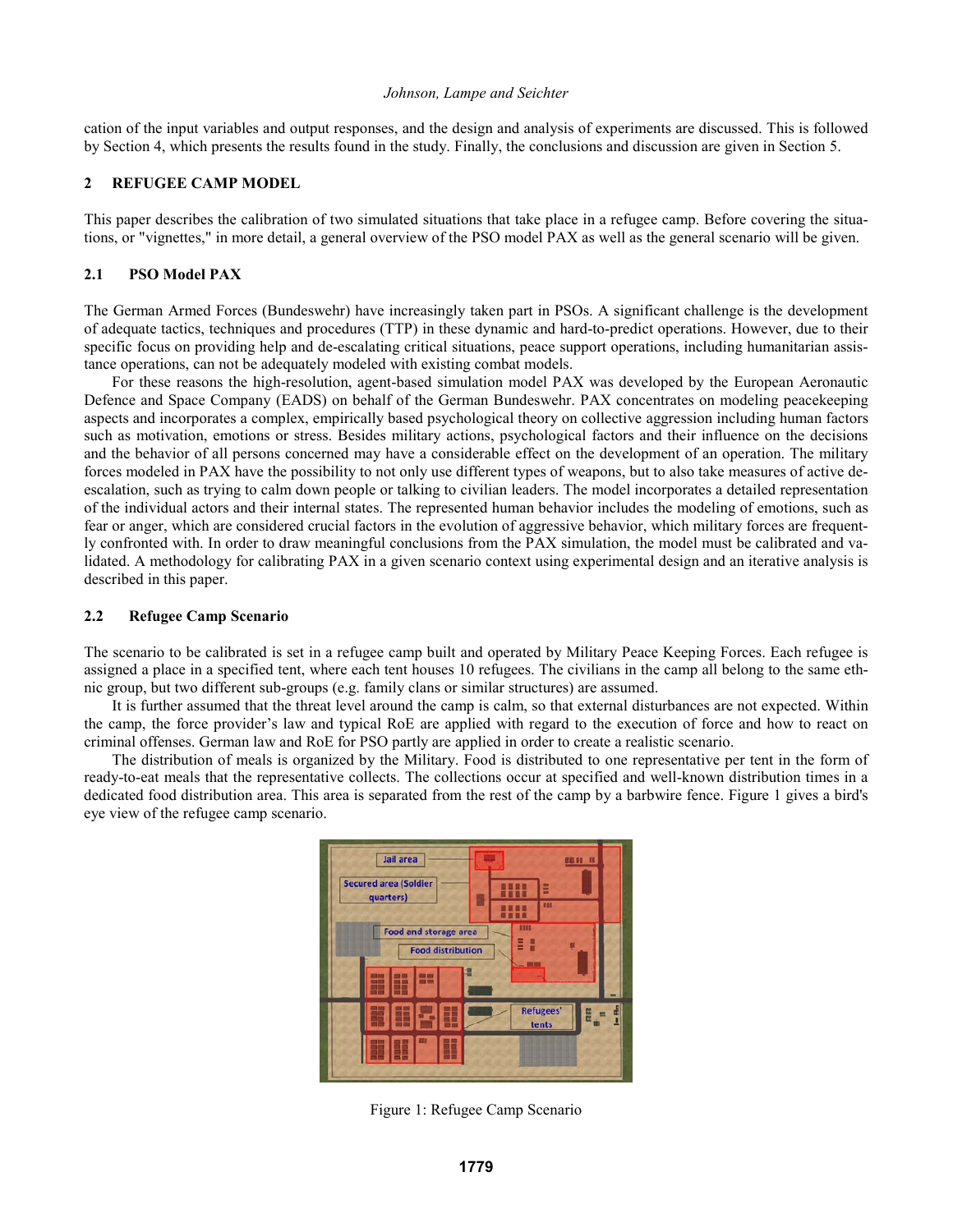Within this refugee camp scenario, the modeled vignettes cover a situation where a member of one group (B) of the camp has already received food packages and is on his way back to his tent. Members of another group (A) do not have their rations yet and attempt to get these packages from B. To isolate the relevant model effects of the relevant parameters, small vignettes with only 4 agents from the different groups will be examined.

Underlying questions for investigation that the model will be used to answer after the model is calibrated are:

- Are the applied RoE effective for the military and the given mission of operating a refugee camp?
- Can a secure environment for both, refugees and camp operators, e.g. military and an NGO, be established by applying these RoE?

These are the driving questions behind the activities in adjusting and calibrating PAX for later decision support with regard to assessing and comparing different TTPs and RoEs.



Figure 2: Detailed vignette within the refugee camp scenario

#### **3 CALIBRATION METHOD**

In order to use the simulation model to make decisions about effective military actions and evaluate current and potential RoE, it is important to use a calibrated simulation model. The calibration of a model that simulates human behavior and interaction is particularly challenging. The most difficult challenge is that there is no data source against which the model can be calibrated. Banks et al. (2001) describe the calibration of a simulation as an "iterative process of comparing the model to the real system, making adjustments (or even major changes) to the model, comparing the revised model to reality, making additional adjustments, comparing again, and so on." In the case of the refugee camp scenario described in this paper, there is not necessarily a "real system" to compare the simulation with. Because of this, it is necessary to calibrate the model against subject matter expert opinion of what will and should happen in a particular situation involving human interaction. For this particular reason, it is more desirable to perform the calibration on a very small scale situation. Thus for the work described in this paper a scenario was chosen in which a conflict takes place within the refugee camp among a small number of civilians. When the conflict takes place, a single military solider is present to de-escalate the situation. Such a situation may or may not happen in reality, but must be calibrated in order to ensure fidelity of the entire model.

Two scenarios were chosen as the basis for calibration of the refugee camp model. The first is referred to as the lowescalation scenario and the second is the high-escalation scenario. In the low-escalation scenario a civilian A from Group A tries to steal a food package from a civilian B from Group B who is walking from the food distribution center back to his tent within the camp. Civilian A verbally threatens civilian B in order to obtain the food package. In this scenario, a soldier witnesses the threats and tries to stop the food package from being stolen and prevent escalation of the situation by following the rules of engagement. The high-escalation scenario is exactly the same situation as the low-escalation scenario, but civilian A attacks civilian B with a knife in order to obtain the food as opposed to a verbal threat.

The calibration of these two scenarios was done using an iterative method described in the phases below: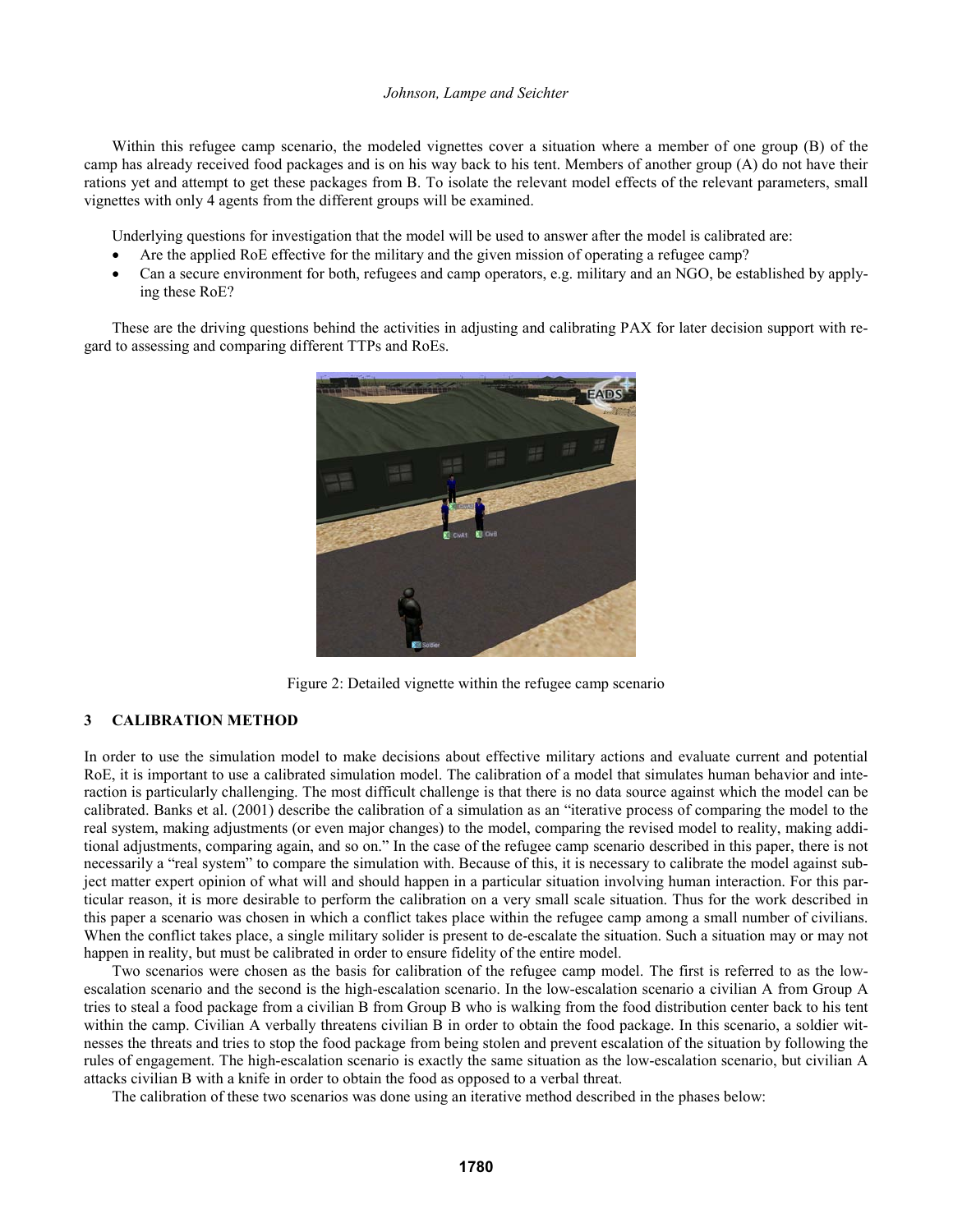#### **Phase 1: Pre-experimental phase**

- Identify and classify input/output variables
- Select appropriate ranges and or levels of input variables
- Define measures of effectiveness (MOE)
- Select the experimental design

#### **Phase 2: Run and analyze experiments to develop understanding and to exclude unrealistic settings**

- Run the simulations prescribed by the experimental design
- Analyze the experiments graphically and statistically

#### **Phase 3: Calibration**

- Determine if the results from step 2 achieve the required MOEs Is the model calibrated?
- If the model is calibrated, stop; else go back to Step 1

#### **4 RESULTS**

In this section, the details of the calibration steps are presented along with the results. This section is broken into sections corresponding to the steps presented in the calibration method (Section 3).

#### **4.1 Pre-Experimental Phase**

The most important step of this pre-experimental phase was to define the MOEs to calibrate against. Each specific vignette of the refugee camp scenario can then be declared as calibrated when the MOEs are met. Due to the lack of real system data the MOEs were instead determined by subject matter experts' (SME) expectations. The MOEs are shown in Table 1.

| <b>MOE</b>                                         | <b>Calibration Goal</b> |
|----------------------------------------------------|-------------------------|
| Low-escalation vignette                            |                         |
| Soldier's success in preventing stealing           | $> 90\%$                |
| Use of weapons by CivA                             | 0%                      |
| Use of weapons by Soldier                          | 0%                      |
| <b>High-escalation vignette</b>                    |                         |
| Soldier's success in preventing stealing           | $\geq 90\%$             |
| Soldier's success in preventing subsequent attacks | $\geq 90\%$             |

|  |  |  |  | Table 1: MOEs and respective calibration goals |  |
|--|--|--|--|------------------------------------------------|--|
|--|--|--|--|------------------------------------------------|--|

Table 1 indicates that the SME expectation in the low-escalation vignette was that the soldier would successfully prevent the packages being stolen in more than 90% of the cases. Note that each simulation run results in a binary response – success (the package was not stolen) or failure (the package was stolen). We converted this binary response into a percentage by running each particular experimental scenario 100 times and calculating the MOE percentage as the number of successes divided by 100.

To achieve the goal of creating a simulation that prevents the threatening civilian from stealing the package in 90% of the experimental trials, an experimental design technique was used that prescribed a sequence of experimental trials. These trials are created in a way that vary input factors simultaneously and allow their individual impact on the responses to be determined. Thus, the initial challenge in the calibration efforts was to identify the specific input factors of interest and their corresponding ranges.

Figure 3 shows an architectural high-level view of the PAX model with its inputs and outputs based on the PECS architecture which is described in Urban (2005) and was adapted in the Military PECS (MPECS) reference model for the specific purposes required in PAX. This figure hints at the large number of parameters and the complexity of the internal model.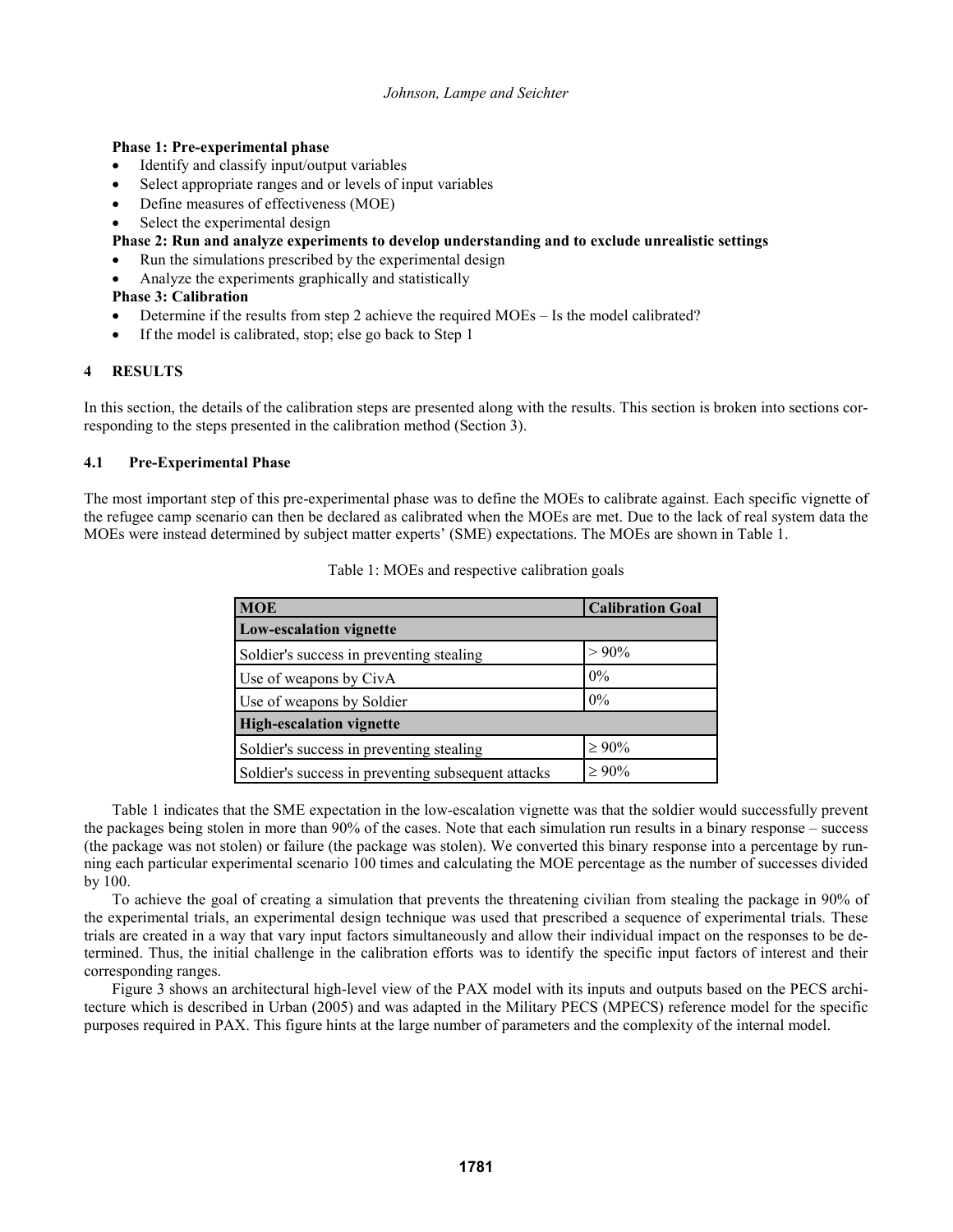

Figure 3: High-level view of PAX

The inputs of interest, which will be identified below, were found to fall into one of three categories. *Internal factors* are those which are to be calibrated to fixed values. *Advanced factors* are psychological and behavior traits, which should be recalibrated by a model expert for each scenario and should not usually be visible to the OR analyst. Model *variables* are those input factors which will be varied by the OR analyst in the specific scenario. Thus the calibration goal for the model variables is to identify valid variable ranges to be used by the OR analyst. Examples of factors identified in each of the three categories are depicted in Table 2. The variable input factors depicted in Table 2 determine how fast an individual's anger or level of arousal will rise in applicable situations.

| <b>Model Inputs</b>       | <b>Description</b>                                                     | Category |
|---------------------------|------------------------------------------------------------------------|----------|
| Threshold of insignific-  | If a motivational power of a civilian (e.g. fear or anger) is below    | Internal |
| ance of a motive          | this threshold, it will not motivate the civilian (and thus not trig-  |          |
|                           | ger any actions) even if it is stronger than any other motive.         |          |
| Threshold for handing     | Determines the fear level a civilian must have before he/she hands     | Internal |
| over a package            | over a package to another civilian claiming it.                        |          |
| Persuasiveness of pacify- | Determines how effective reasonable talking ("pacifying") is in        | Advanced |
| ing actions               | making a civilian follow the current order (e.g. to go home).          |          |
| Persuasiveness of threats | Determines how effective threatening is in persuading a civilian       | Advanced |
|                           | to follow the current order.                                           |          |
| Persuasiveness of attacks | Determines how effective attacks are in making a civilian do as        | Advanced |
|                           | the attacker wishes. In most cases, a civilian will (try to) back off  |          |
|                           | into the tent area when attacked, for example.                         |          |
| Civilians' anger factor   | Determines the dynamics of the anger of an agent. A high anger         | Variable |
|                           | factor results in the anger rising faster, thus characterizing – to-   |          |
|                           | gether with other model inputs – a rather "choleric" civilian.         |          |
| Civilians' arousal factor | Determines the dynamics of the arousal of an agent. A high             | Variable |
|                           | arousal factor results in the arousal rising faster, thus characteriz- |          |
|                           | ing – together with other model inputs – a rather "hot-tempered"       |          |
|                           | civilian.                                                              |          |

Table 2: Examples of input factors divided into three categories

Although most of the factors in a simulation model of psychological aspects are hard to quantify, the table shows that the more "tangible" factors typically fall into the *Variable* category. Intuitively, these are factors that can be measured or at least assessed by an analyst. For example, to model an angry group of people hard to control the experienced analyst would set the anger factor to quite a high value (reasonable ranges will be given below).

On the other hand, the internal factors are those that the analyst will not want to deal with. They are usually very technical or psychological in nature (or both). To give an example, the threshold below which a motivational power of a civilian is considered insignificant is a factor that certainly has an impact on the model behavior, but is not meaningful to the analyst and should not be changed throughout different scenarios once calibrated to a value.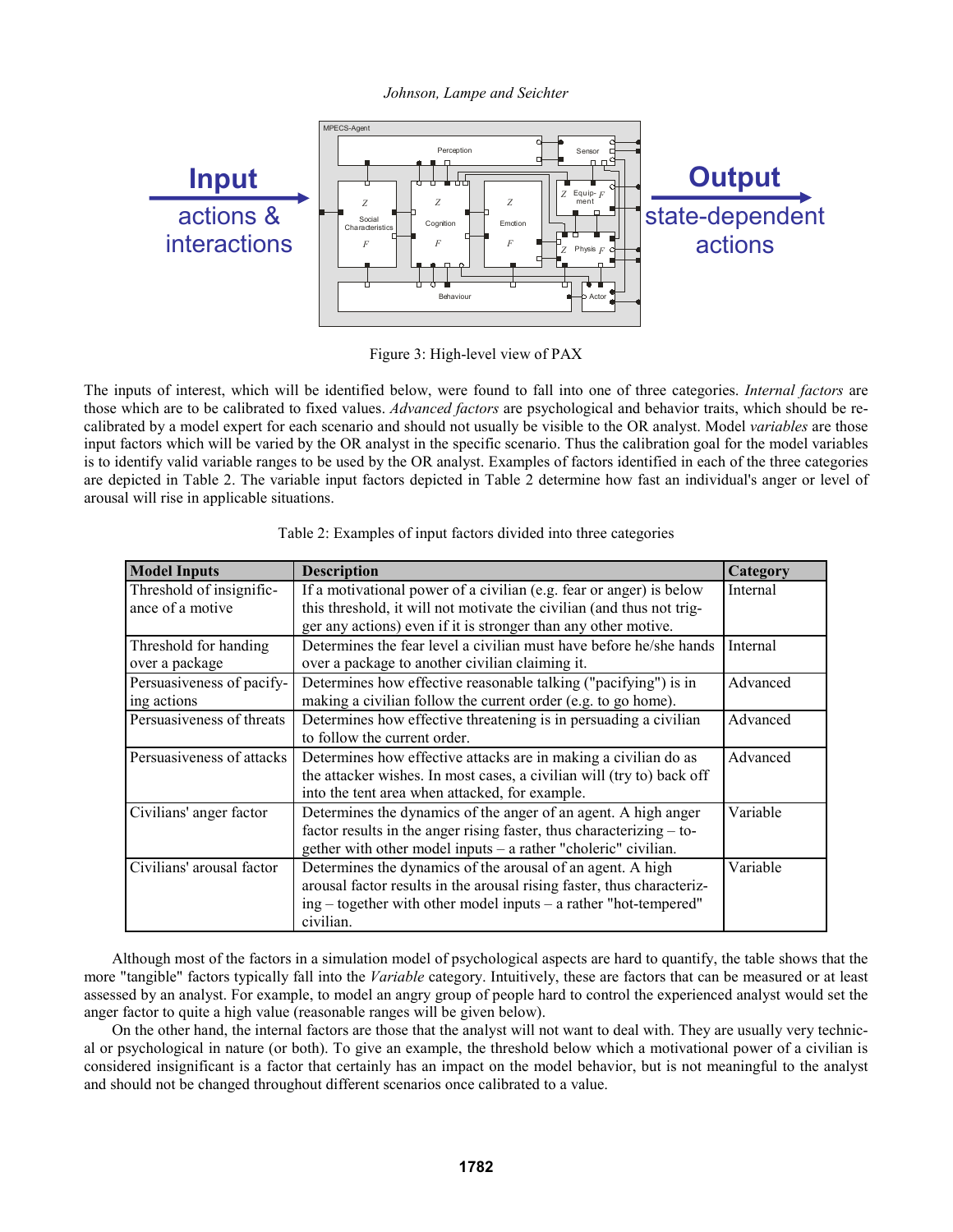#### **4.2 Run and Analyze Experiments to Develop Understanding and to Exclude Unrealistic Settings**

The goal of this phase was to develop a better functional understanding of the behavior of the scenario and to narrow down the ranges of all factors to reasonable intervals. For this purpose, several broad range experiments were done on a supercom-



Figure 4: Regression tree analysis to help narrow down parameter ranges

puting cluster. One of the results was the finding of an appropriate level of the threshold below which a motive is considered irrelevant in the PAX behavior model (*Threshold of insignificance of a motive*). Regression tree analysis of the results of one experiment showed that this threshold was the predominant factor with respect to our MOE of *Soldier's success in preventing stealing* (measured by the number of packages that were stolen, see Figure 3). A visual study of unexpected model results via the model's animation and graphs of human emotions over time (as seen later in Figure 4) confirmed that the most realistic results are produced with this internal model factor fixed to a value of around 20, while still leaving enough influence for the advanced and variable factors – an important side condition when narrowing down parameter ranges.

Similar analyses indicated more factors to be fixed to specific values or bound to a certain parameter range. Those considerations formed the basis for the experiments conducted during the actual calibration phase, described in more detail in the following section.

#### **4.3 Calibration Phase**

The calibration phase encompasses the actual comparison of the experiments to the MOEs defined through subject matter expertise as well as adjustments to reduce ascertained discrepancies. For this purpose, a Nearly-Orthogonal Latin Hypercube (NOLH) design (Cioppa and Lucas 2007) with 15 factors was created and run for each vignette, based on the experiments in the previous phase and the parameters and ranges finally selected. Using a Latin Hypercube design allowed the simulation of multiple levels of each factor, without an extensive amount of simulation runs, which would be required by a general design such as a  $2<sup>k</sup>$ . Table 3 depicts a selection of those parameters with their respective value or parameter range, where the values and ranges of the internal and advanced factors had been pre-calibrated in the previous phase.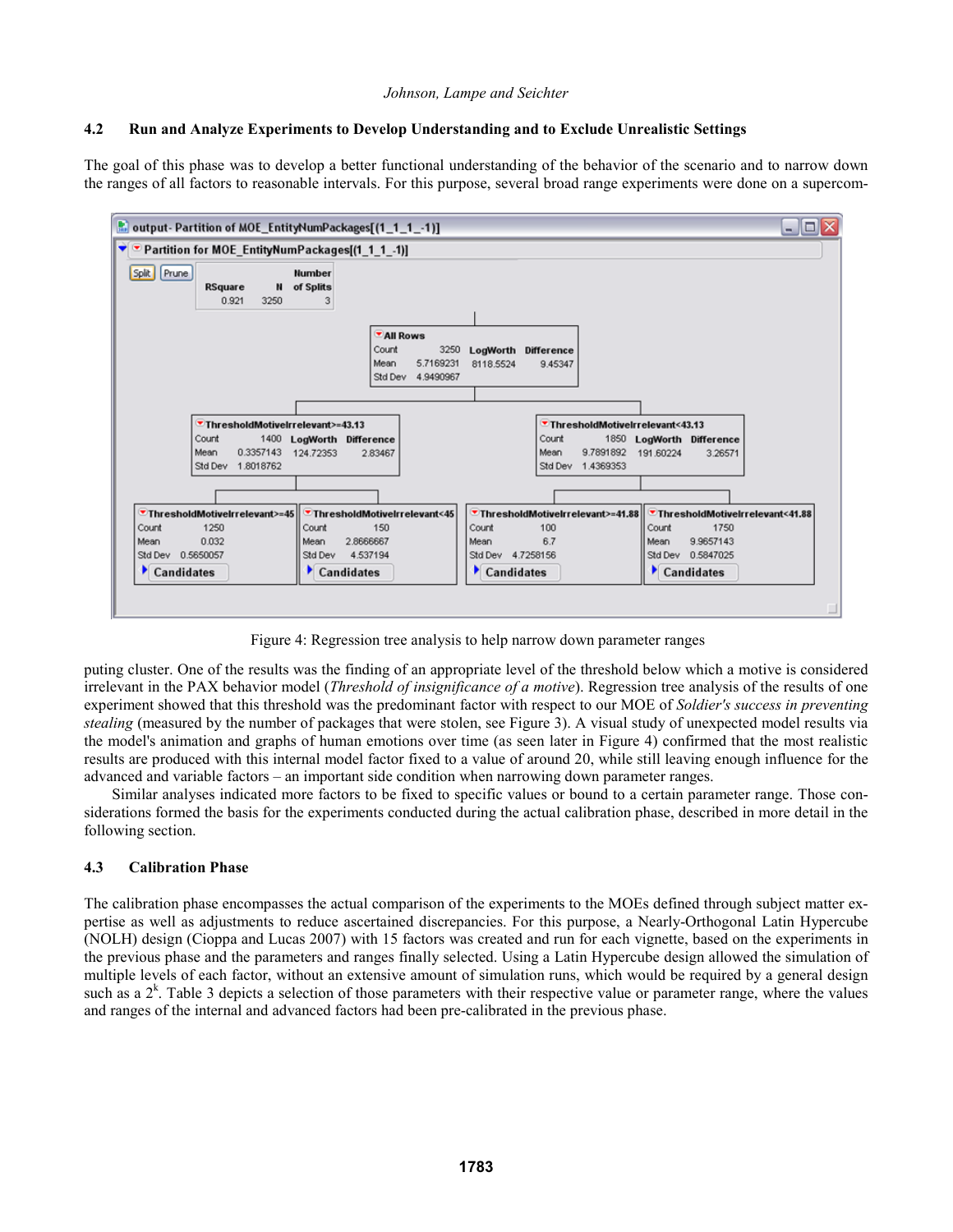| <b>Model factor</b>                                        | Category | Range in<br><b>NOLH DoE</b> |
|------------------------------------------------------------|----------|-----------------------------|
| Threshold of insignificance of a motive                    | Internal | fixed to 20                 |
| Threshold for handing over a package                       | Internal | fixed to 70                 |
| Persuasiveness of attacks                                  | Advanced | fixed to 100                |
| Persuasiveness of pacifying                                | Advanced | [20;50]                     |
| Persuasiveness of threats                                  | Advanced | [30;60]                     |
| Influence of a pacifying action on fear                    | Advanced | $[-10;20]$                  |
| Influence of a pacifying action against so. else on fear   | Advanced | $[-5;20]$                   |
| Influence of a threatening action on fear                  | Advanced | [35;55]                     |
| Influence of a threatening action against so. else on fear | Advanced | $[20;50]$                   |
| Influence of a warning shot on fear                        | Advanced | [60;90]                     |
| Influence of a warning shot against so. else on fear       | Advanced | [60;85]                     |
| Influence of an attack on fear                             | Advanced | [80;90]                     |
| Influence of an attack against so. else on fear            | Advanced | [70;95]                     |
| Civilians' anger factor                                    | Variable | [0.01; 0.3]                 |
| Civilians' arousal factor                                  | Variable | [1.0;3.0]                   |

| Table 3: Parameter ranges in the NOLH design of calibration experiment Exp 01 |  |  |
|-------------------------------------------------------------------------------|--|--|
|                                                                               |  |  |

The influence factors define the (additive) influence of an action on the respective model variable. For instance, the "influence of a warning shot on fear" defines the amount by which the fear level of the agent rises when a warning shot is fired against him or her.

The results from the first calibration experiment (*Exp 01*) are presented in Table 4. Exp 01 indicated a straight success for the high-escalation vignette since our calibration goal for each of the MOEs had been immediately achieved. The highescalation vignette was therefore declared calibrated after double-checking the DoE experiment by analyzing single simulation runs and verifying that the course of the simulation was plausible as well, in addition to the statistical achievement of the MOEs.

| Table 4: Calibration results |  |               |  |
|------------------------------|--|---------------|--|
|                              |  | $\Gamma$ Cool |  |

| <b>MOE</b>                                         | Goal        | Exp <sub>01</sub> | Exp 02 |
|----------------------------------------------------|-------------|-------------------|--------|
| Low-escalation vignette                            |             |                   |        |
| Soldier's success in preventing stealing           | $>90\%$     | $3.01\%$          | 43.26% |
| Use of weapons by CivA                             | $0\%$       | $0\%$             | $0\%$  |
| Use of weapons by soldier                          | $0\%$       | $0\%$             | $0\%$  |
| <b>High-escalation vignette</b>                    |             |                   |        |
| Soldier's success in preventing stealing           | $\geq 90\%$ | 95.29%            |        |
| Soldier's success in preventing subsequent attacks | $\geq 90\%$ | 97.64%            |        |

*Exp 01* for the low-escalation vignette resulted in a surprise: the soldier performed extremely poorly in preventing *CivA* from stealing the packages of *CivB*. More precisely, he was successful in only 3% of the cases! Analysis of the results indicated that this was due to the *threshold for handing over package* factor, which was subsequently fixed to a value of 1 for *Exp 02*. While this re-calibration already resulted in an improvement to 43% (see Table 4), further investigation warranted changes on the implementation side to handle this particular type of situation. The team also studied the animation for several single runs (see Figure 4) and tracked behavior variables as a function of time to verify that the calibration results were not achieved arbitrarily or due to random effects.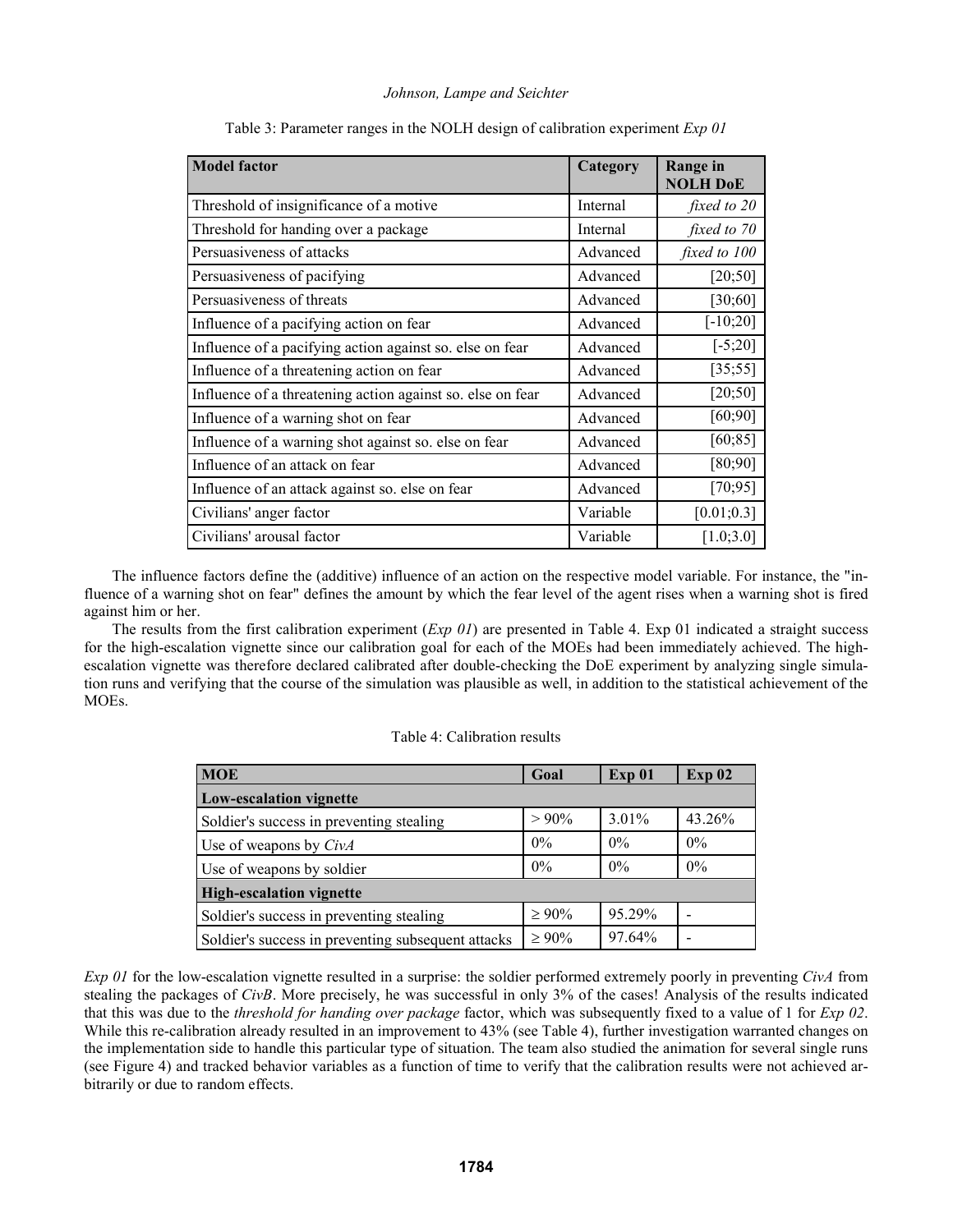

Figure 5: Detailed analysis of a single simulation run in the PAX GUI

#### **5 DISCUSSION**

Calibration is an iterative process that can be time consuming and difficult. Considering that a model as complex as PAX comprises research and development work of several years, calibrating the complex dynamics of the system is obviously challenging. However, the fact that a model with hundreds of parameters and highly complex dynamics is hard to calibrate – and even harder to validate – does not mean that the task be forlorn hope.

This paper demonstrated a calibration methodology relying on plausibility considerations with the help of subject matter experts and making use of efficient experimental designs. We deem the presented approach particularly useful in conditions where real system data is hard to get or assess. This was illustrated in the calibration of an agent-based simulation model of a refugee camp situation. Quantitative data of the real system was not available, but subject matter expertise made up for this requirement up to a certain extent.

The most helpful lessons the researchers learned in this study were the following:

- Determination of different types of model input factors was essential in the calibration of the model. As an example, three main types of model factors were found in this study
	- o Internal model factors determine general human behavior traits and can be calibrated to fixed values
	- o Advanced model factors are used for scenario-specific model initialization and need to be re-calibrated when the scenario changes
	- o Model variables are those variables that will be changed by users of the simulation and the factors that are calibrated should be robust to these variables
- In the first step of the calibration, the factors should be varied widely to get a good understanding of the system.

Other methods that can complement the methodology demonstrated in this paper include the use of optimization algorithms, sensitivity analysis or scenario rotation techniques in which better statistical confidence is gained by having independent groups calibrate the same set of scenario vignettes. Given the aforementioned conditions, however, the approach as shown comprises the most appropriate techniques in a very time-efficient manner.

#### **ACKNOWLEDGEMENTS**

The PAX model was developed by EADS with assistance from the Operations Research Division of the Bundeswehr Transformation Center. PAX was initiated and funded by the German Bundeswehr.